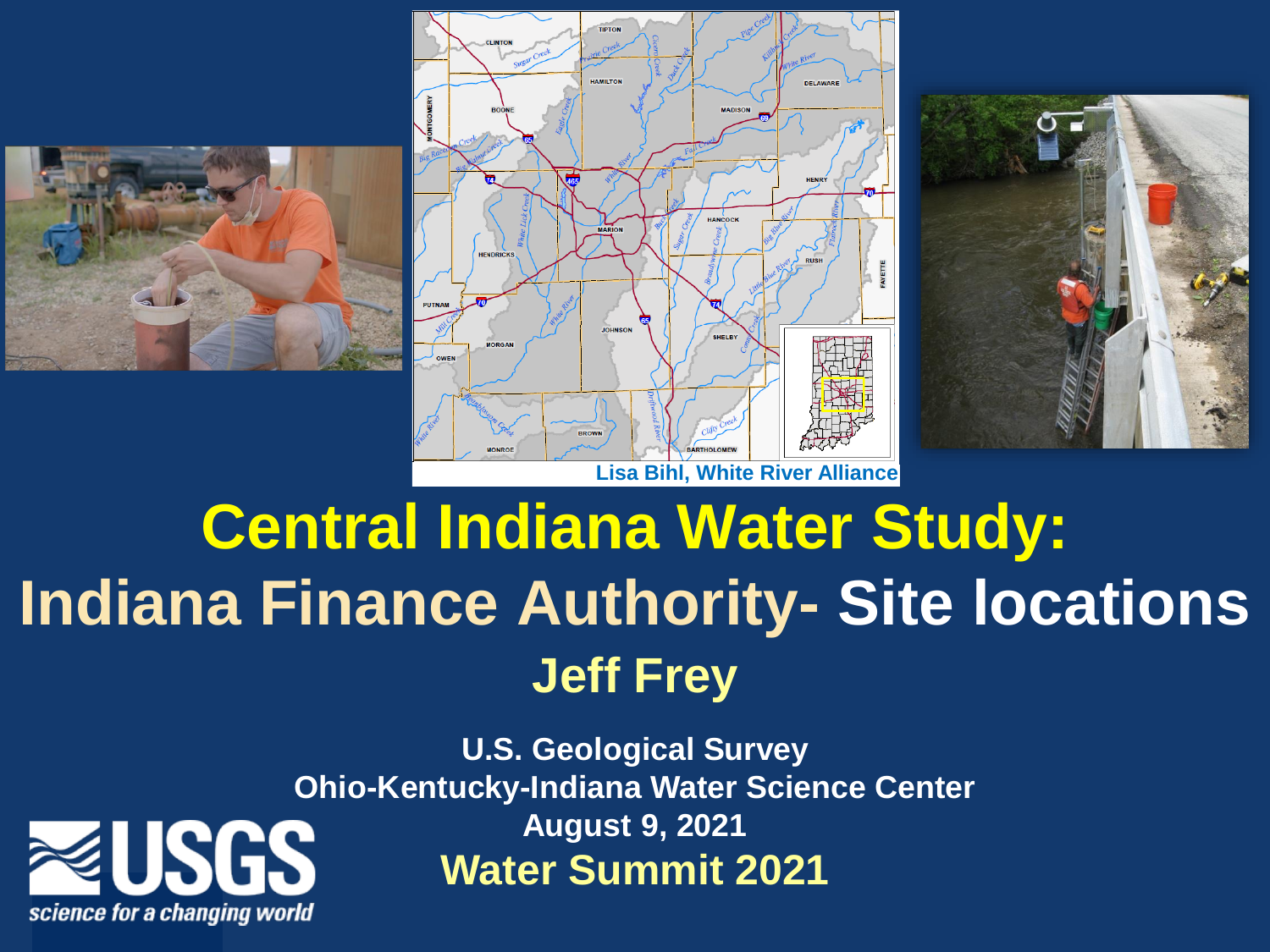# **Why Central Indiana was selected as the first IFA Pilot Project**

- **1/3 of the state population lives in these counties**
- **There was a lot of existing streamgages on streams and reservoirs and wells to leverage for modeling purposes**
	- **All sites are sampled with the same methods and equipment**
- **Good collaboration across groups/agencies**

## **NEXT STEPS:**

- **Where do we need to add gages/wells?**
- **Where do we need to do ground water/surface water interaction to help understand the local hydrology?**

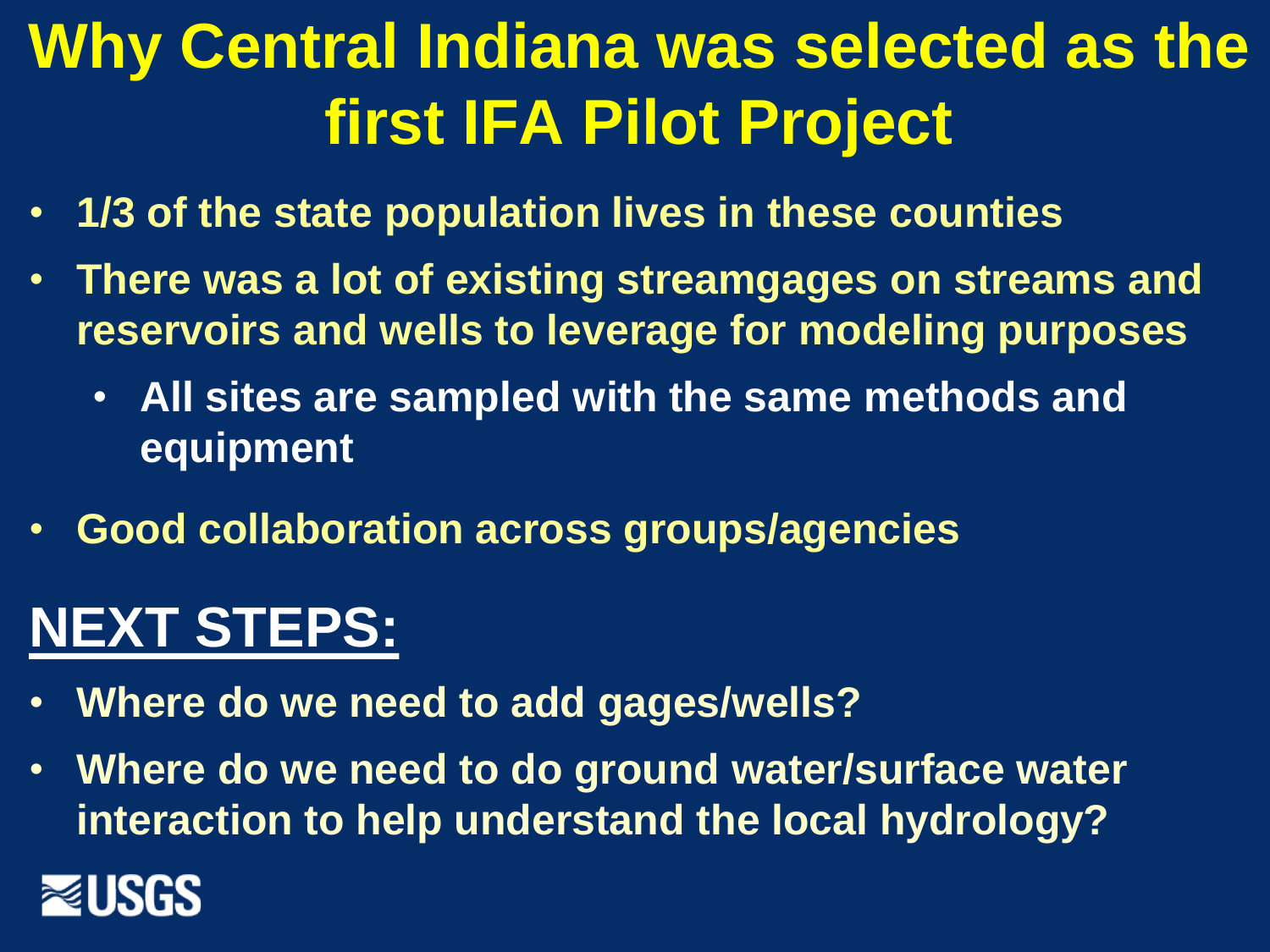## **60 Existing streamgages in the 9-county area**

### **Lacking:**

- **Streamgages: in Boone, Hendricks, and Morgan**
- **Reservoirs: Morse and Geist**

|                        | <b>Existing Streamgages</b> |              |                |
|------------------------|-----------------------------|--------------|----------------|
|                        |                             | <b>Stage</b> | <b>Total</b>   |
| <b>Watershed</b>       | <b>Discharge</b>            | only         | number         |
| <b>West Fork White</b> | 39                          | 12           | 51             |
| <b>Crooked Creek</b>   |                             |              |                |
| <b>Eagle Creek</b>     |                             |              |                |
| <b>Fall Creek</b>      |                             |              |                |
| <b>Pleasant Run</b>    |                             |              |                |
| <b>East Fork White</b> | 7                           | 0            | 7              |
| <b>Big Blue River</b>  |                             |              |                |
| <b>Buck Creek</b>      |                             |              |                |
| <b>Flatrock River</b>  |                             |              |                |
| <b>Sugar Creek</b>     |                             |              |                |
| <b>Upper Wabash</b>    | $\overline{2}$              |              | $\overline{2}$ |
| <b>Total</b>           | 48                          | 12           |                |



20 Miles

 $10<sub>1</sub>$ 

20 Kilometers

5 5  $10$ 

18 Map ID<br>A Streamflow

 $\triangle$  Stream stage

56 Years of record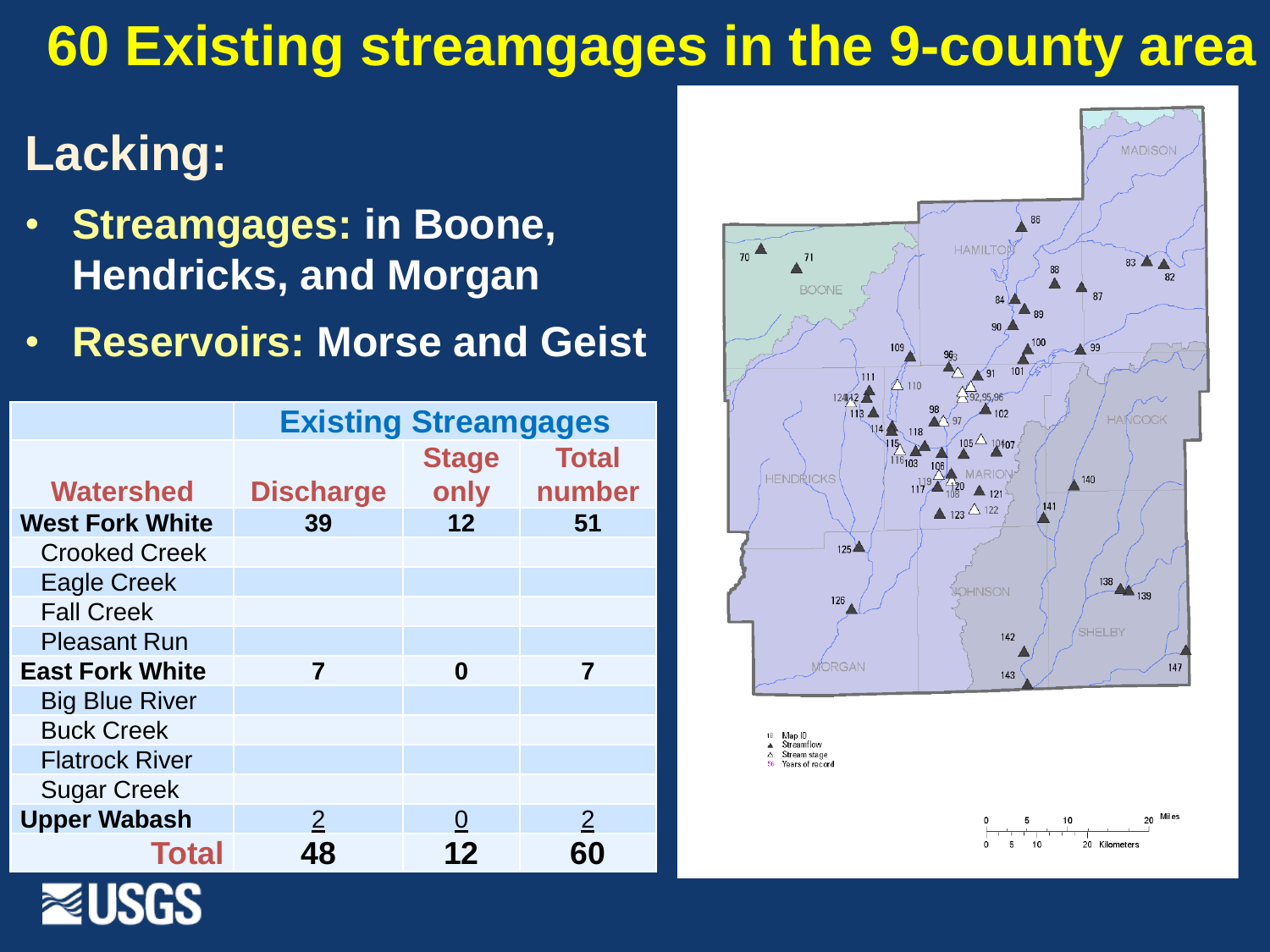## **8 New streamgages were added**

- **Spread wells around the study area** 
	- **two on the study area boundary**
- **Two new reservoir sites**

|                        | <b>Existing Streamgages</b> |              |                |
|------------------------|-----------------------------|--------------|----------------|
|                        |                             | <b>Stage</b> | <b>Total</b>   |
| <b>Watershed</b>       | <b>Discharge</b>            | only         | number         |
| <b>West Fork White</b> | 45                          | 12           | 57             |
| <b>Crooked Creek</b>   |                             |              |                |
| <b>Eagle Creek</b>     |                             |              |                |
| <b>Fall Creek</b>      |                             |              |                |
| <b>Pleasant Run</b>    |                             |              |                |
| <b>East Fork White</b> | 8                           | 0            | 8              |
| <b>Big Blue River</b>  |                             |              |                |
| <b>Buck Creek</b>      |                             |              |                |
| <b>Flatrock River</b>  |                             |              |                |
| <b>Sugar Creek</b>     |                             |              |                |
| <b>Upper Wabash</b>    | $\overline{3}$              | O            | $\overline{3}$ |
| <b>Total</b>           | 48                          | 12           | 68             |

USGS

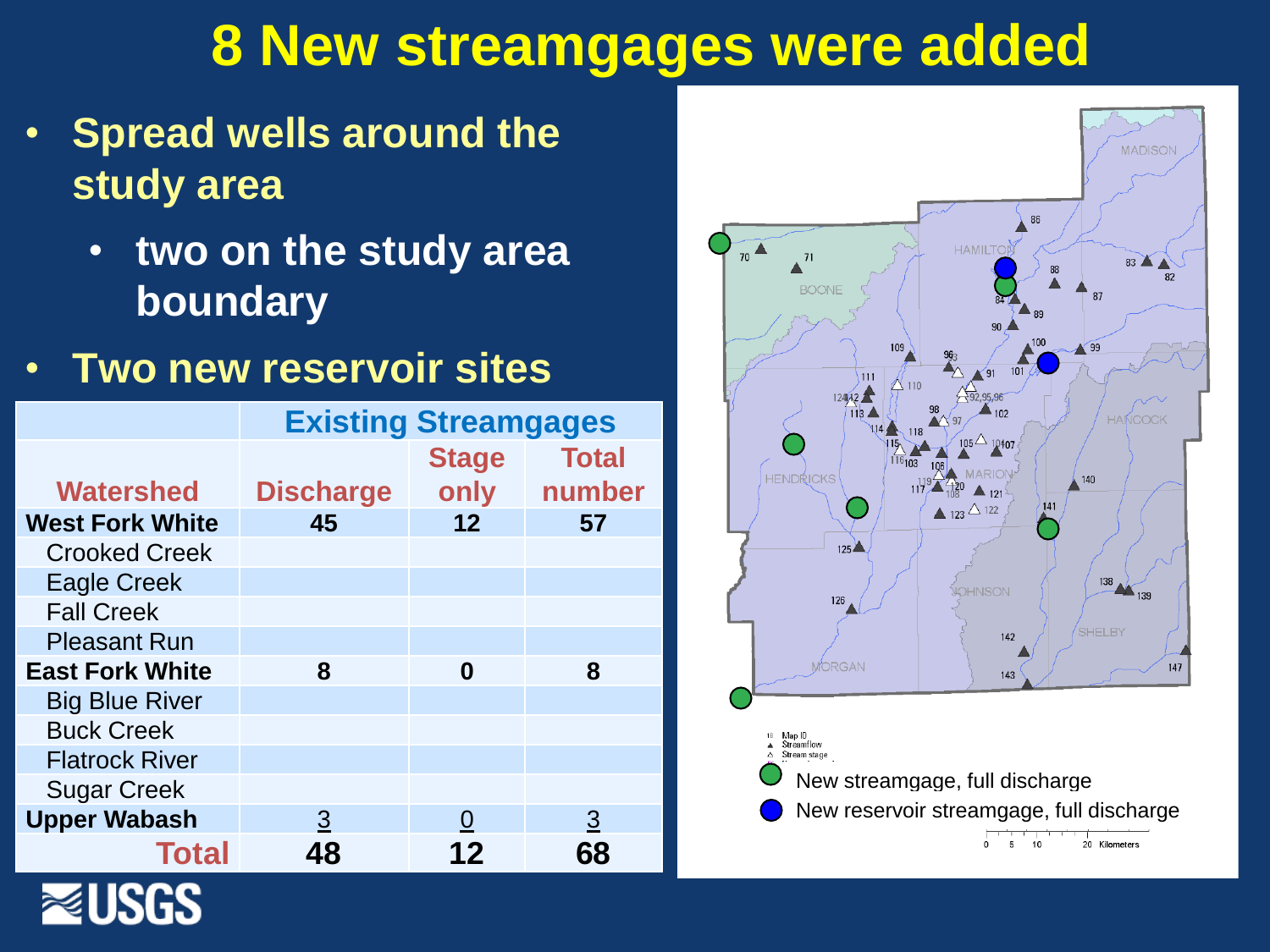# **66 Existing wells to leverage for the study**

#### **Lacking:**

- **Most counties except Hamilton**
- **Strong well network in Carmel (35)**

|                  | <b>Existing monitoring wells</b> |                   |                   |                |
|------------------|----------------------------------|-------------------|-------------------|----------------|
|                  | <b>Real-</b>                     |                   |                   | <b>Total</b>   |
| County           | time                             | <b>Continuous</b> | <b>Periodic</b>   | number         |
| <b>Boone</b>     |                                  | $\mathbf{\Omega}$ |                   | $\overline{2}$ |
| Hamilton         |                                  | 2                 | 34                | 37             |
| Hancock          | O                                | $\mathbf{\Omega}$ | $\mathbf{\Omega}$ | 0              |
| <b>Hendricks</b> | 4                                | $\mathcal{P}$     | $\mathcal{P}$     | 8              |
| Johnson          | 0                                |                   | $\mathbf{\Omega}$ | O              |
| Madison          | 0                                | 1                 | 1                 | $\mathcal{P}$  |
| <b>Marion</b>    | $\overline{2}$                   | 2                 | 3                 | 7              |
| Morgan           | 1                                | 2                 | 2                 | 5              |
| <b>Shelby</b>    |                                  |                   | 3                 | 5              |
| <b>Total</b>     | 10                               | 10                | 46                | 66             |



**Explanation** 

**Groundwater sites** 

- Real-time monitor
- Hamilton Co. periodic network
- Volunteer Groundwater  $\bigcirc$ continuous network

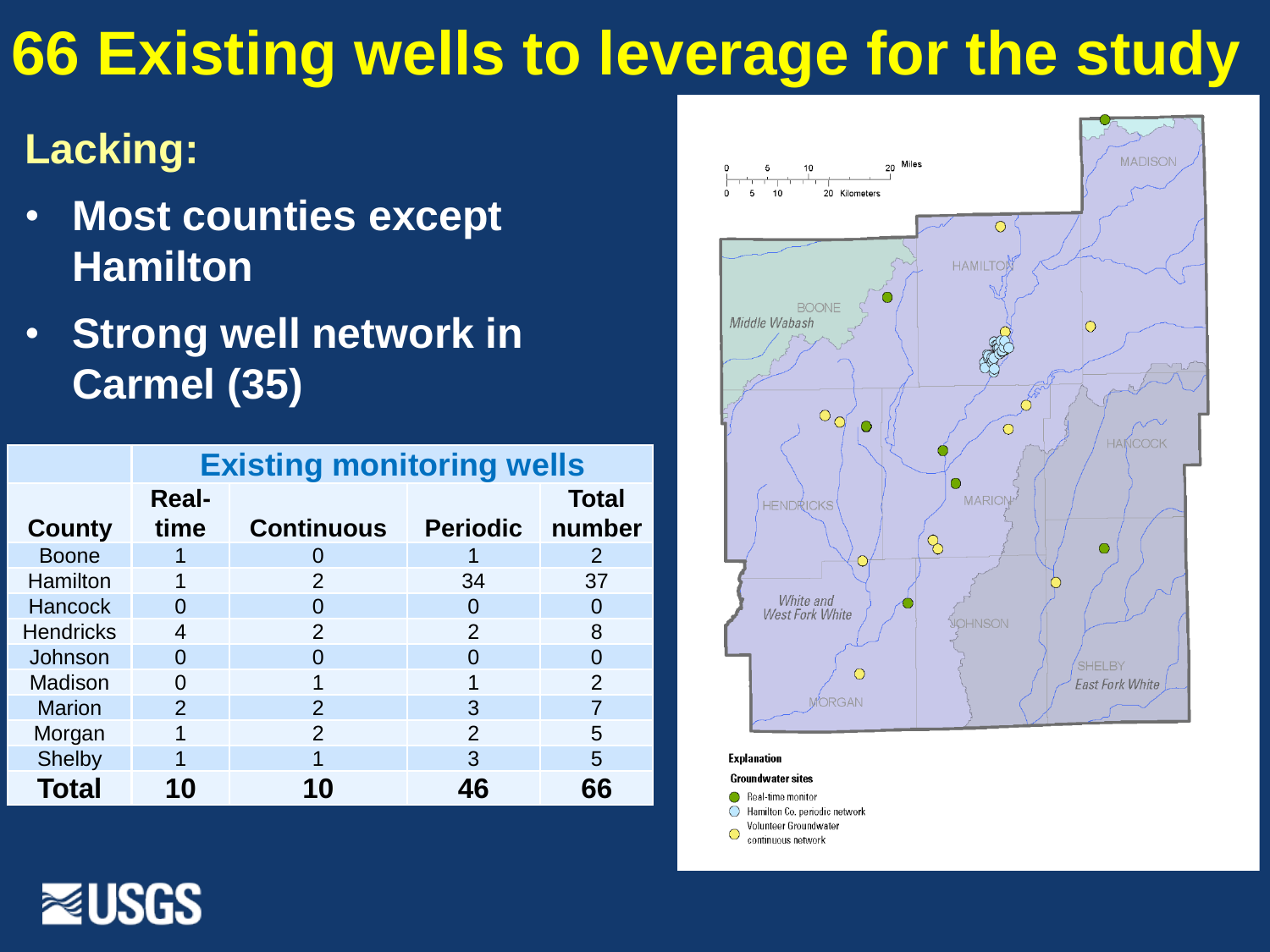## **8 New or upgraded wells added**

- **Spread wells around the study area**
- **Expanded the Volunteer Groundwater Network with IDNR**

|                  | <b>Existing monitoring wells</b> |                   |                 |                |
|------------------|----------------------------------|-------------------|-----------------|----------------|
|                  | <b>Real-</b>                     |                   |                 | <b>Total</b>   |
| <b>County</b>    | time                             | <b>Continuous</b> | <b>Periodic</b> | number         |
| <b>Boone</b>     |                                  |                   |                 | 2              |
| Hamilton         | 3                                |                   | 32              | 36             |
| <b>Hancock</b>   | 1                                |                   |                 | $\overline{2}$ |
| <b>Hendricks</b> | 5                                | $\mathcal{P}$     | $\mathcal{P}$   | 9              |
| Johnson          |                                  |                   |                 | 1              |
| Madison          | 1                                | 2                 |                 | 4              |
| <b>Marion</b>    | $\mathcal{P}$                    | 3                 | $\overline{2}$  |                |
| Morgan           | 2                                |                   | $\mathcal{P}$   | 5              |
| <b>Shelby</b>    | $\mathcal{P}$                    | $\Gamma$          | 3               | 5              |
| <b>Total</b>     | 18                               |                   |                 | 71             |



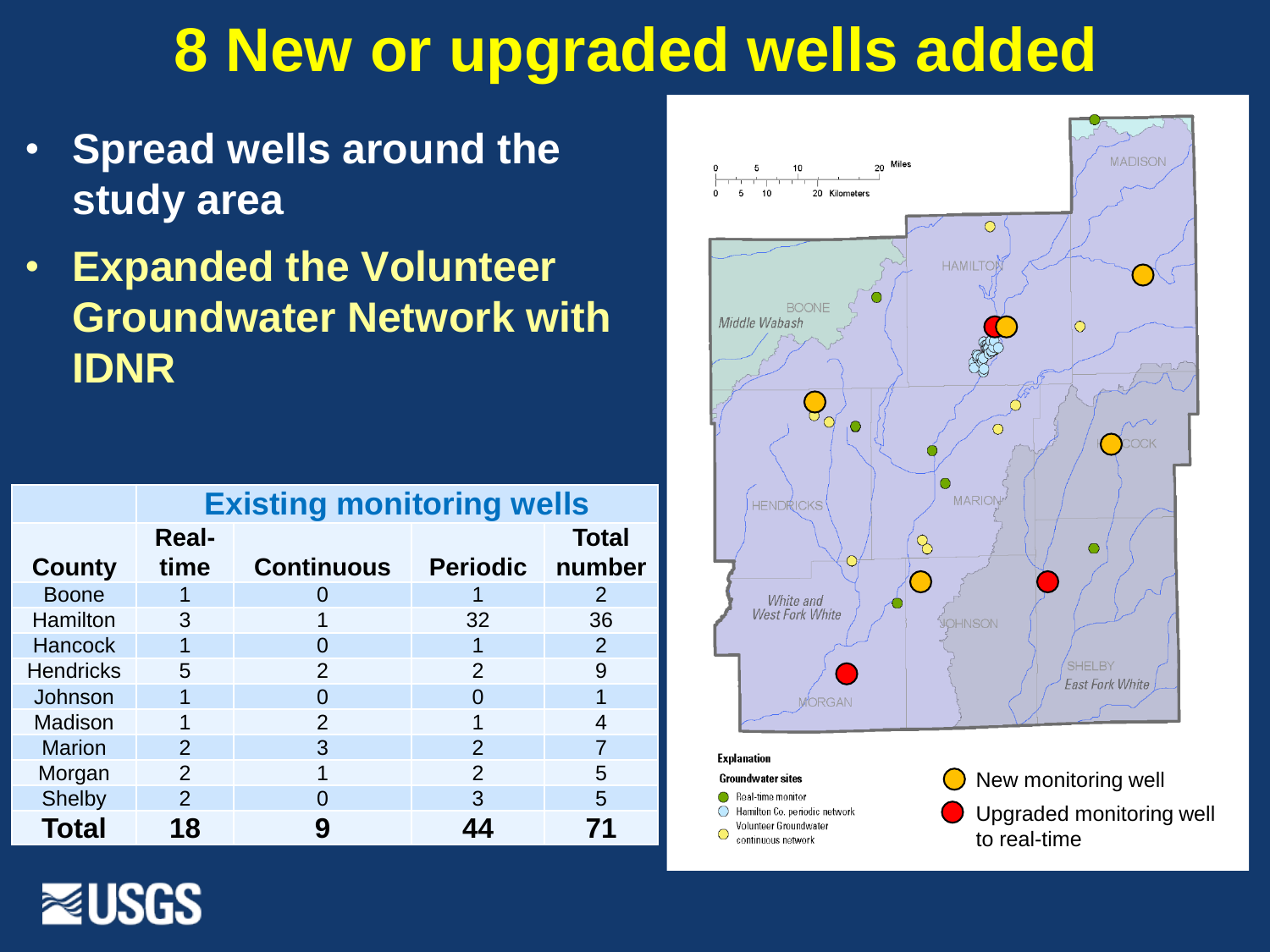# **GW/SW Interaction Synoptic** *Groundwater discharges to streams (as baseflow) What is the contribution of groundwater on the ungaged streams?*





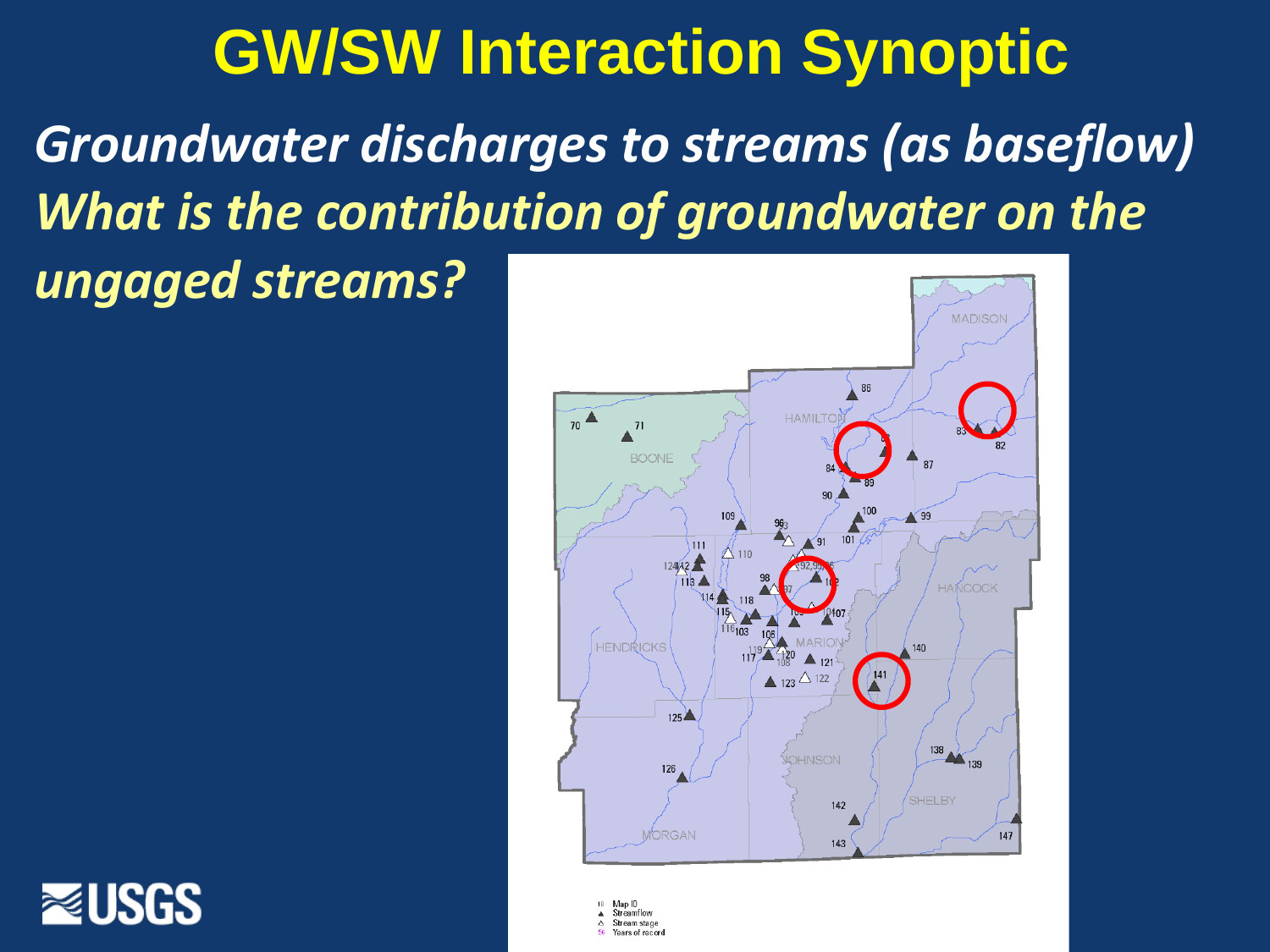#### **6 New IN Water Balance Network Sites Indiana Geological and Water Survey, IU**



**NUSGS**